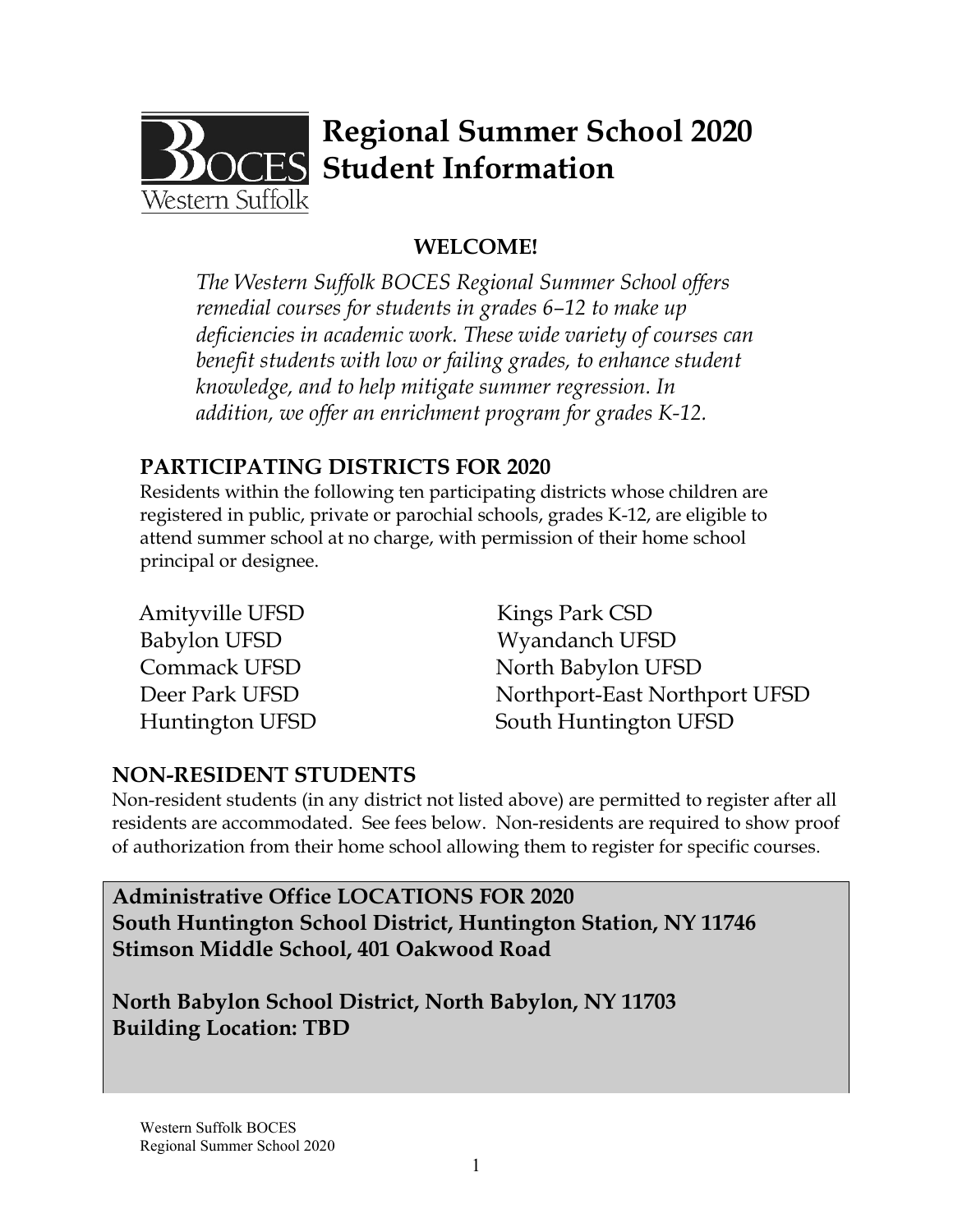### **\*Summer School Phone Numbers (After July 5, 2020): Stimson Middle School: (631) 812-3719 North Babylon School District: TBD**

## **COURSE OFFERINGS**

| Courses are offered on a semester basis. Remedial courses are based primarily |
|-------------------------------------------------------------------------------|
| on the second semester's work while enrichment courses will focus on the most |
| important concepts necessary to prepare for the next year coursework.         |

**Chemistry** Earth Science English 10 English 11 English 12 English 7 English 8 English 9 ENL Beginner ENL Intermediate ENL Global ENL Algebra ENL Living Envir. US History

Grade 6 (ELA/SS) Grade 6 (Math/Sci.) Health Living Environment Math 7 Math 8 **Geometry** Algebra 1 Algebra II Advanced Algebra Physical Education Science 7 Science 8

Senior Seminar Social Studies 7 Social Studies 8 Spanish I Spanish II Global I Global II Government/Economics US History (New) US History (Transition) K-5 ELA and Math (Enrichment Classes)

## **ONLINE REGISTRATION**

**NOTE:** Registration for all is first come, first served. **No personal checks will be accepted.** 

| <b>WS BOCES Summer School</b>                   | <b>Registration Deadline:</b>                                                                                          |
|-------------------------------------------------|------------------------------------------------------------------------------------------------------------------------|
| <b>Registration Website:</b>                    | <b>Wednesday, July 1st</b>                                                                                             |
| https://waltwhitman-ar.rschooltoday.com/node/72 | <b>Students from non-resident</b><br>districts are required to make<br>payment in full at the time of<br>registration. |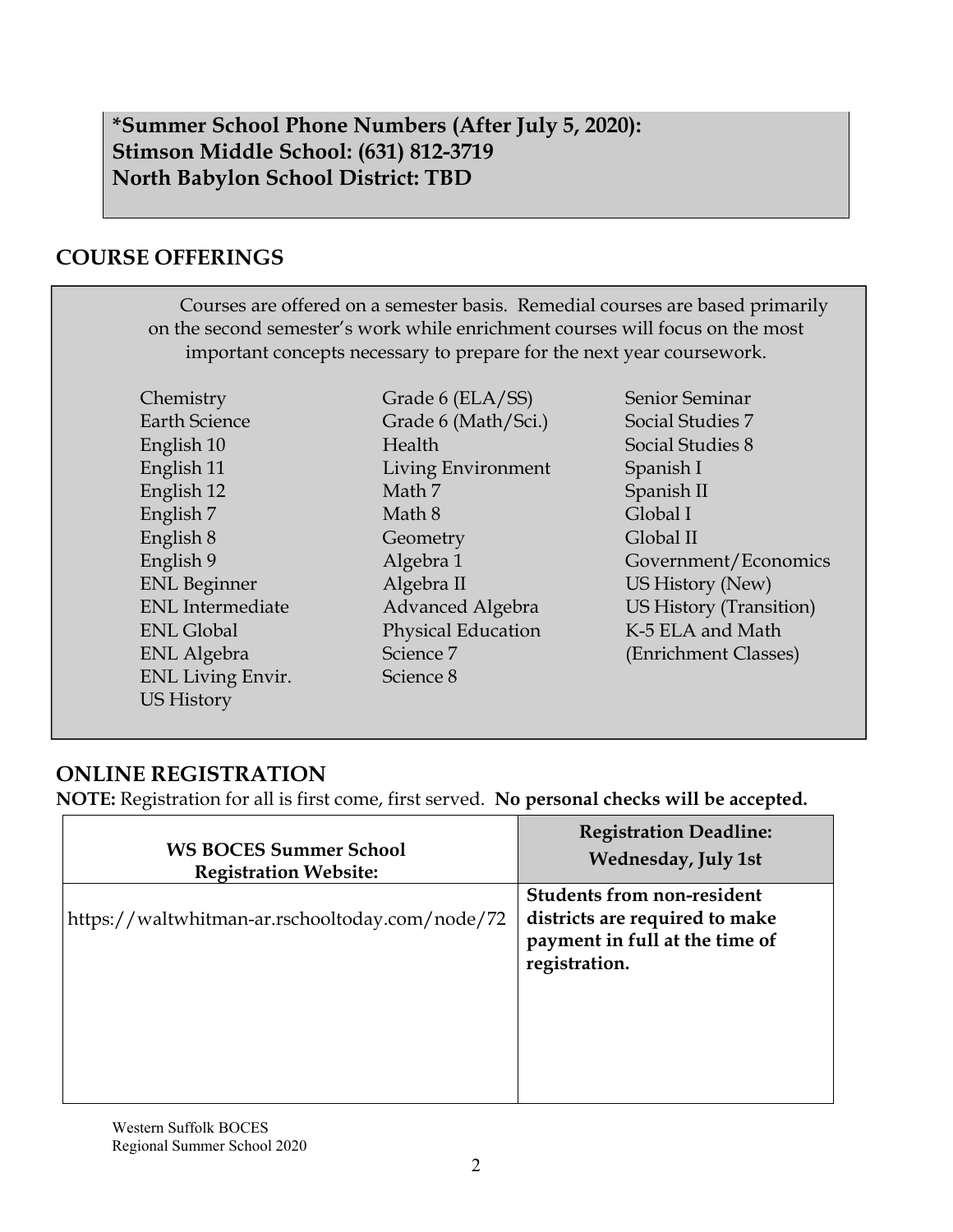### **TUITION & FEES**

All fees must be paid in full at the time of online registration.

|            | <b>Fee for Students</b><br>from Participating<br><b>Districts</b> | <b>Enrichment Program</b><br><b>Fee for Students from</b><br><b>Non-Resident Districts</b> | <b>Credit Recovery</b><br>Program Fee for<br><b>Students from</b><br>Non-Resident<br><b>Districts</b> |
|------------|-------------------------------------------------------------------|--------------------------------------------------------------------------------------------|-------------------------------------------------------------------------------------------------------|
| Course Fee | None                                                              | \$100                                                                                      | \$125                                                                                                 |

### **REGISTRATION**

To enroll in a summer school course:

- 1. Complete a Summer School Registration Form online (located on our WS BOCES Summer School website) listing **each** course you want to take. The URL link is shown above.
	- Students who have an **IEP or special accommodations** must indicate so on the online registration form.
- 2. **Submit your Online Summer School Registration Form by the deadline of Wednesday, July 1st 2020 (open registration for non-resident districts) using the provided URL registration link.** The student will be placed in the appropriate class at registration.
- **3. Registration is not transferable to another campus unless required by Western Suffolk BOCES for enrollment purposes.**
- **4.** All fees must be paid in full at registration.

#### **REFUNDS**

**No refunds will be made for any reason other than the cancellation of a class for insufficient enrollment.** 

## **REGISTRATION PRIORITY**

**Priority is given to students residing in participating districts.** Registration of all other students (residents from non-resident districts) is contingent upon seat availability.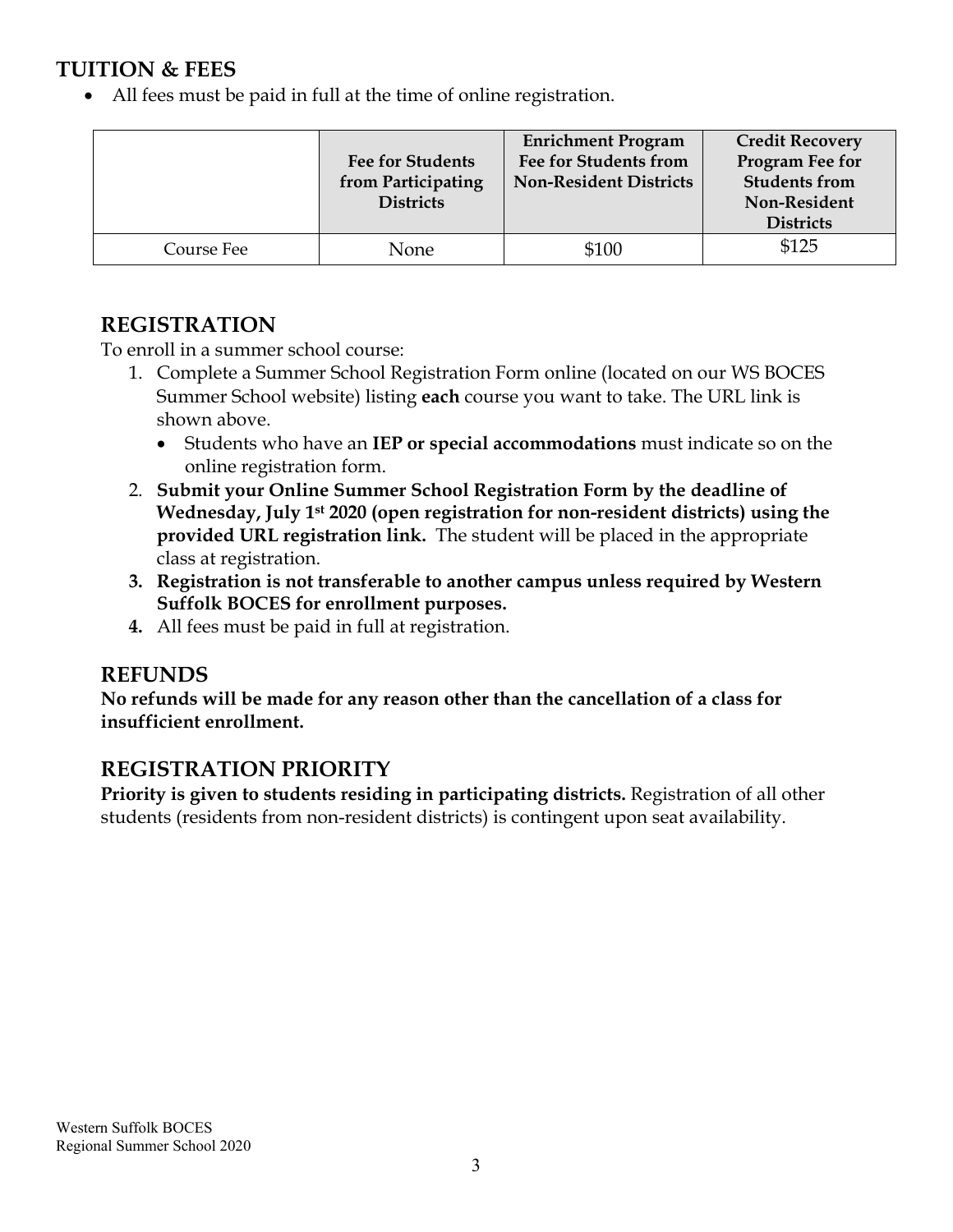#### **CREDIT RECOVERY (GRADES 6-12) DAILY CLASS SCHEDULE**

| Period 1 | 7:45 am - 9:38 am    |
|----------|----------------------|
| Period 2 | 9:41 am - 11:34 am   |
| Period 3 | 11:39 am $-$ 1:32 pm |

### **ENRICHMENT PROGRAM (GRADES K-5) DAILY CLASS SCHEDULE**

- **Period 1** 8:30 am 9:30 am
- **Period 2** 9:35 am 10:35 am
- **Period 3** 10:40 am 11:40 am
- **Period 4** 11:45 am -12:45 pm

### **ENRICHMENT PROGRAM (GRADES 6-12) DAILY CLASS SCHEDULE**

- **Period 1** 8:00 am 8:55 am
- **Period 2** 9:00 am 9:55 am
- **Period 3** 10:00 am –10:55 am
- **Period 4** 11:00 am 11:55 am

## **CALENDAR FOR SUMMER SCHOOL 2020**

The WS BOCES Summer School 2020 programs have specific dates/sessions for this year:

#### **Credit Recovery Program (Grades 6-12)**

The program will begin **Thursday, July 9th 2020 to Tuesday, August 11th 2020.** The program will operate for 24 daily instructional periods consisting of 113 minutes.

#### **Enrichment Program (Grades K-5)**

The program consists of two (2) sessions, three (3) weeks each, from Monday to Thursday. The program will operate for 24 daily instructional periods. **Session 1: Monday, July 13th 2020-- Thursday, July 30th 2020 Session 2: Monday, August 3rd 2020-- Thursday, August 20th 2020** 

#### **Enrichment Program (Grades 6-12)**

The program consists of two (2) sessions, three (3) weeks each, from Monday to Thursday. The program will operate for 24 daily instructional periods. **Session 1: Thursday, July 9th 2020-- Tuesday, July 28th 2020 Session 2: Wednesday, July 29th 2020-- Friday, August 14th 2020** 

See program calendars below.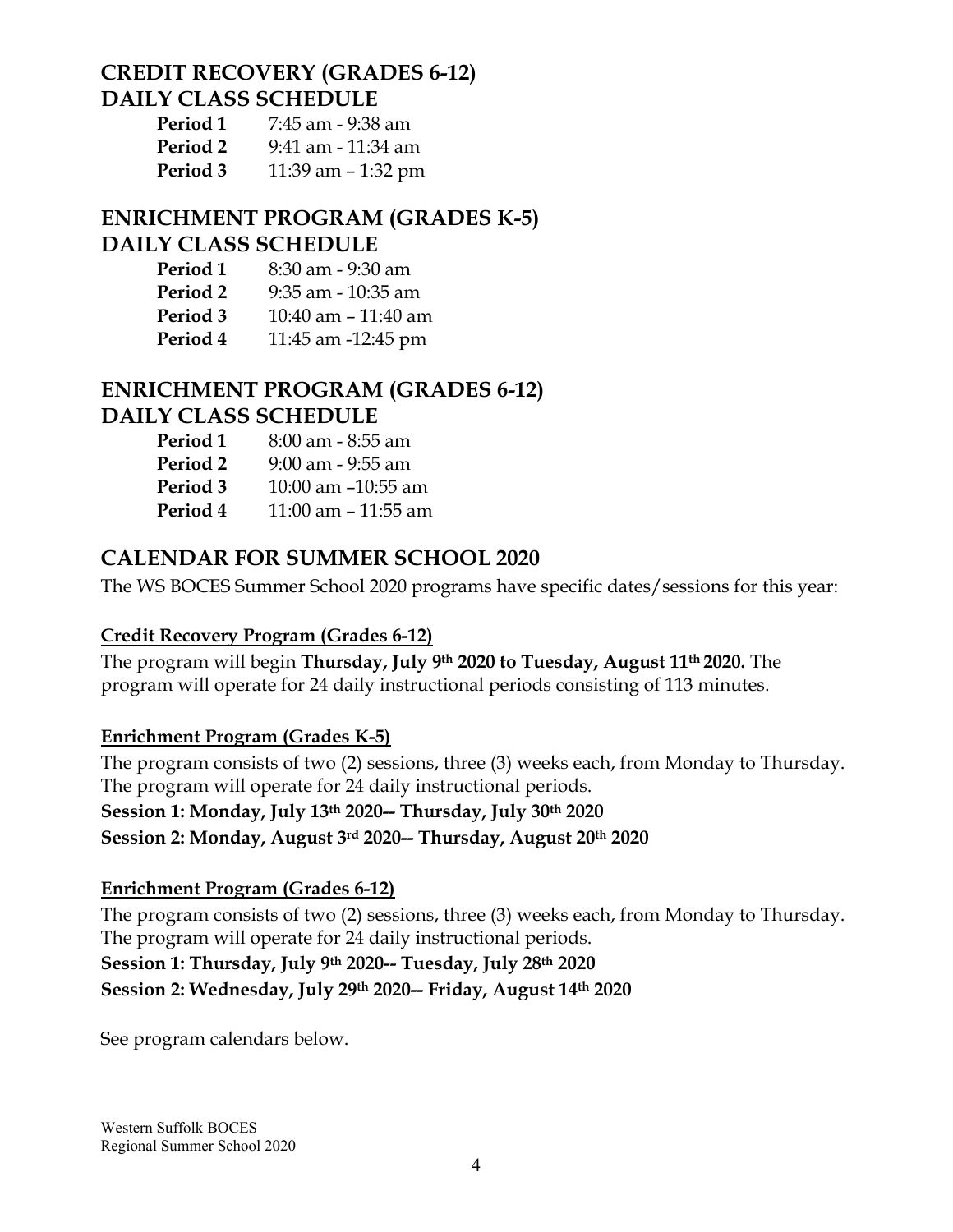| Sunday         | Monday                                                  | Tuesday                 | Wednesday                                                                | Thursday                                                    | Friday | Saturday       |
|----------------|---------------------------------------------------------|-------------------------|--------------------------------------------------------------------------|-------------------------------------------------------------|--------|----------------|
| June 28        | 29                                                      | 30                      | July 1<br>Registration<br><b>Deadline</b><br><b>for Courses</b>          | $\overline{2}$                                              | 3      | $\overline{4}$ |
| 5              | 6                                                       | $\overline{7}$          | 8<br><b>Required</b><br><b>Teacher</b><br><b>Orientation</b><br>8am-12pm | 9                                                           | 10     | 11             |
| 12             | 13<br>**Classes<br><b>Begin for</b><br><b>Session 1</b> | 14<br>Class             | 15<br>Class                                                              | 16<br>Class                                                 | 17     | 18             |
| 19             | 20<br>Class                                             | 21<br>Class             | 22<br>Class                                                              | 23<br>Class                                                 | 24     | 25             |
| 26             | 27<br><b>Class</b>                                      | 28<br>Class             | 29<br>Class                                                              | 30<br>Last day of<br>class for<br><b>Session 1</b>          | 31     | Aug. 1         |
| $\overline{2}$ | 3<br>**Classes<br><b>Begin for</b><br><b>Session 2</b>  | $\overline{4}$<br>Class | 5<br>Class                                                               | 6<br>Class                                                  | 7      | 8              |
| 9              | 10<br>Class                                             | 11<br>Class             | 12<br>Class                                                              | 13<br>Class                                                 | 14     | 15             |
| 16             | 17<br>Class                                             | 18<br>Class             | 19<br>Class                                                              | 20<br>Last Day of<br><b>Classes for</b><br><b>Session 2</b> | 21     | 22             |

# **Elementary Summer School Enrichment Program**

**\*There are no classes on Fridays\***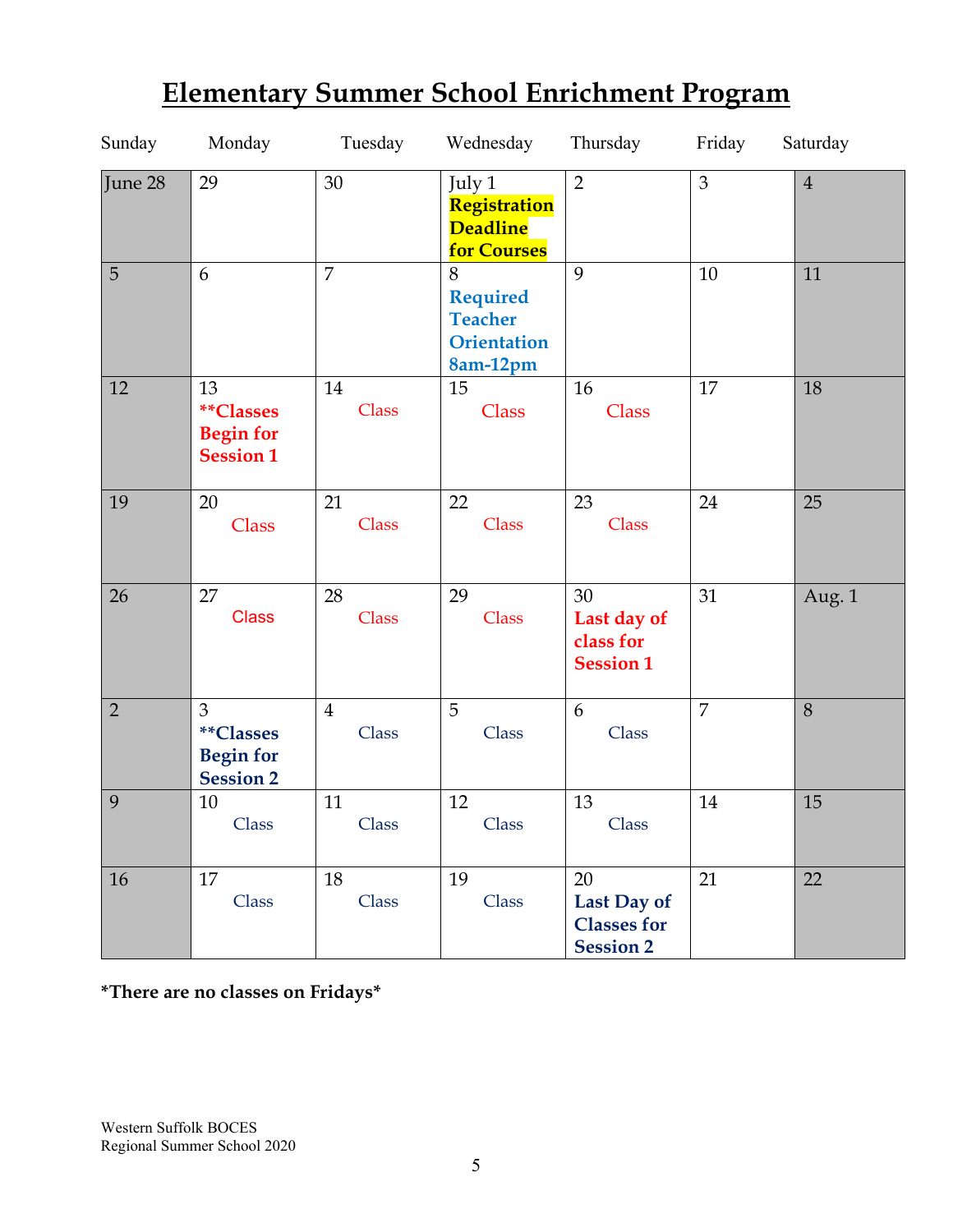| Sunday         | Monday             | Tuesday                                       | Wednesday                                                                | Thursday                                                    | Friday                                                          | Saturday       |
|----------------|--------------------|-----------------------------------------------|--------------------------------------------------------------------------|-------------------------------------------------------------|-----------------------------------------------------------------|----------------|
| June 28        | 29                 | $\overline{30}$                               | July 1<br>Registration<br><b>Deadline for</b><br><b>Courses</b>          | $\overline{2}$                                              | $\overline{3}$                                                  | $\overline{4}$ |
| 5              | 6                  | $\overline{7}$                                | 8<br><b>Required</b><br><b>Teacher</b><br><b>Orientation</b><br>8am-12pm | 9<br><b>Classes</b><br><b>Begin for</b><br><b>Session 1</b> | 10<br><b>Class</b>                                              | 11             |
| 12             | 13<br><b>Class</b> | 14<br><b>Class</b>                            | 15<br><b>Class</b>                                                       | 16<br><b>Class</b>                                          | 17                                                              | 18             |
| 19             | 20<br><b>Class</b> | 21<br><b>Class</b>                            | 22<br><b>Class</b>                                                       | 23<br><b>Class</b>                                          | 24                                                              | 25             |
| 26             | 27<br><b>Class</b> | 28<br>Last day of<br>classes for<br>session 1 | 29<br><b>Classes</b><br><b>Begin for</b><br><b>Session 2</b>             | 30<br><b>Class</b>                                          | 31<br><b>Class</b>                                              | Aug. 1         |
| $\overline{2}$ | 3<br><b>Class</b>  | $\overline{4}$<br><b>Class</b>                | $\overline{5}$<br><b>Class</b>                                           | 6<br><b>Class</b>                                           | $\overline{7}$                                                  | 8              |
| 9              | 10<br><b>Class</b> | 11<br><b>Class</b>                            | 12<br><b>Class</b>                                                       | 13<br><b>Class</b>                                          | 14<br><b>Last Day of</b><br><b>Enrichment</b><br><b>Classes</b> | 15             |
| 16             | 17                 | 18                                            | 19                                                                       | 20                                                          | 21                                                              | 22             |

# **Secondary Summer School - Enrichment Program**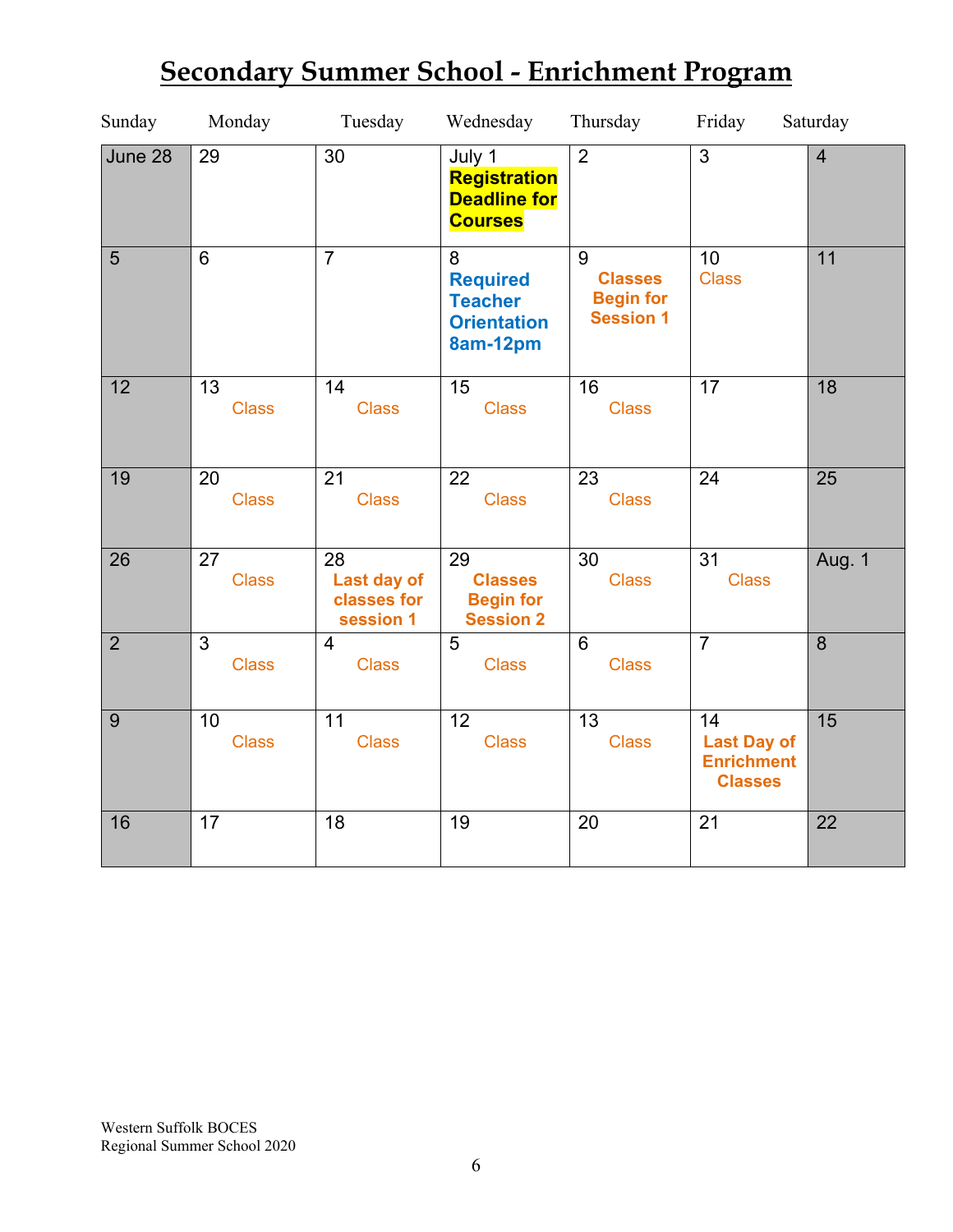| Sunday         | Monday                         |                                                                                    | Tuesday Wednesday                                                        | Thursday                                                                    | Friday                         | Saturday       |
|----------------|--------------------------------|------------------------------------------------------------------------------------|--------------------------------------------------------------------------|-----------------------------------------------------------------------------|--------------------------------|----------------|
| June 28        | 29                             | 30                                                                                 | July 1<br><b>Registration</b><br><b>Deadline for</b><br><b>Courses</b>   | $\overline{2}$                                                              | $\overline{3}$                 | $\overline{4}$ |
| $\overline{5}$ | $\overline{6}$                 | $\overline{7}$                                                                     | 8<br><b>Required</b><br><b>Teacher</b><br><b>Orientation</b><br>8am-12pm | 9<br><b>Classes</b><br><b>Begin for</b><br><b>Credit</b><br><b>Recovery</b> | 10<br><b>Class</b>             | 11             |
| 12             | 13<br><b>Class</b>             | 14<br><b>Class</b>                                                                 | 15<br><b>Class</b>                                                       | 16<br><b>Class</b>                                                          | 17<br><b>Class</b>             | 18             |
| 19             | 20<br><b>Class</b>             | 21<br><b>Class</b>                                                                 | 22<br><b>Class</b>                                                       | 23<br><b>Class</b>                                                          | 24<br><b>Class</b>             | 25             |
| 26             | 27<br><b>Class</b>             | 28<br><b>Class</b>                                                                 | 29<br><b>Class</b>                                                       | 30<br><b>Class</b>                                                          | 31<br><b>Class</b>             | <b>Aug. 1</b>  |
| $\overline{2}$ | $\overline{3}$<br><b>Class</b> | $\overline{4}$<br><b>Class</b>                                                     | $\overline{5}$<br><b>Class</b>                                           | $6\phantom{1}$<br><b>Class</b>                                              | $\overline{7}$<br><b>Class</b> | 8              |
| 9              | 10<br><b>Class</b>             | 11<br><b>Last Day of</b><br><b>Classes</b><br><b>For Credit</b><br><b>Recovery</b> | 12                                                                       | 13                                                                          | 14                             | 15             |
| 16             | 17                             | 18                                                                                 | 19                                                                       | 20                                                                          | 21                             | 22             |

# **Secondary Summer School - Credit Recovery Program**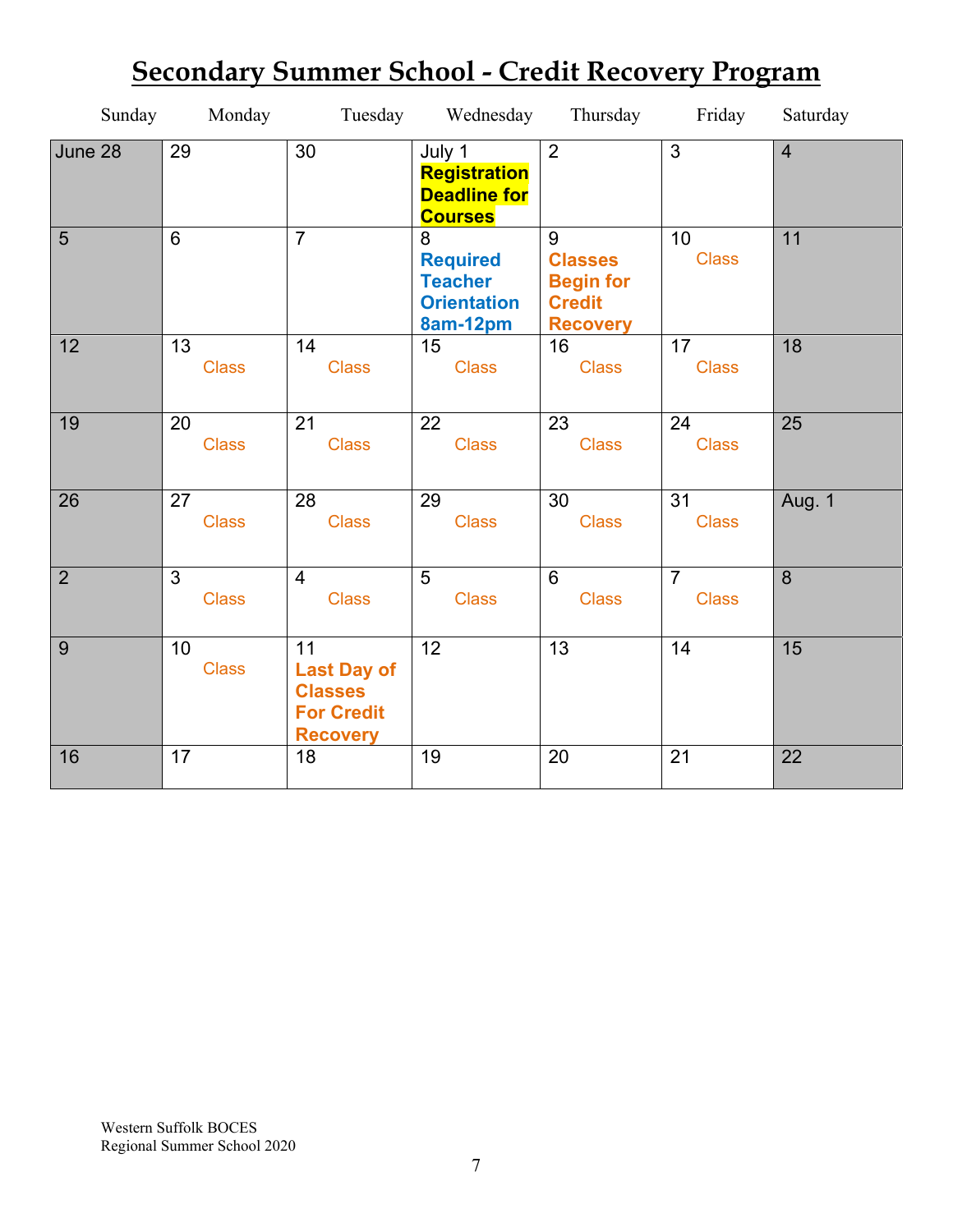# **MINIMUM REGISTRATION REQUIREMENT**

Any course listed will be offered only if there is sufficient enrollment.

# **ATTENDANCE**

Summer school students are expected to attend all summer school distance learning classes and log in at the scheduled class time in order to experience maximum instructional benefit. Attendance is taken online for each class period and recorded based on host district guidelines for excused and unexcused absences. Legal reasons for absence, according to New York State Law, include the following: Illness of a student or family member, death in the family and/or required court appearance. Students who have excused absences may be provided the opportunity to make-up missed work.

An excused absence note should be submitted online the day the student returns to class. All tests and missed work during the absence must be made up and submitted to the teacher as soon as possible. Class participation is factored into a student's summer school grade. More than three (3) absences will result in the student being removed from the program and not receiving course credit. Poor attendance coupled with the lack of class participation or completion of assigned work may result in a student not earning a passing grade for the class.

## **GRADING POLICY AND REPORT CARDS**

The passing grade for Credit Recovery courses is 65. Final examinations will be given in all subjects, K-12. Grades will be based upon an evaluation of the student's class work, special reports, class participation, homework and tests. The same standards of evaluation that normally apply during the regular school year are applied in summer school.

Students will receive a Mid-Summer Progress Report after three weeks and a Summer School Report Card at the conclusion of the program. These reports are sent to the student's home address and the home district. Reports include the final exam grade, final course grade, days absent and days late.

#### *Important:*

- Neither the summer school office or the home school guidance department will give final grades out by phone.
- No grades will be released for any student who has any outstanding obligations.

## **CREDIT**

**Home school districts** determine the final course grades and the awarding of course credit for courses completed in summer school.

## **SCHOOL REGULATIONS**

1. All Students will be subject to the host district's Code of Conduct and Western Suffolk BOCES Online Class Etiquette for Live Instruction Policy.

Western Suffolk BOCES Regional Summer School 2020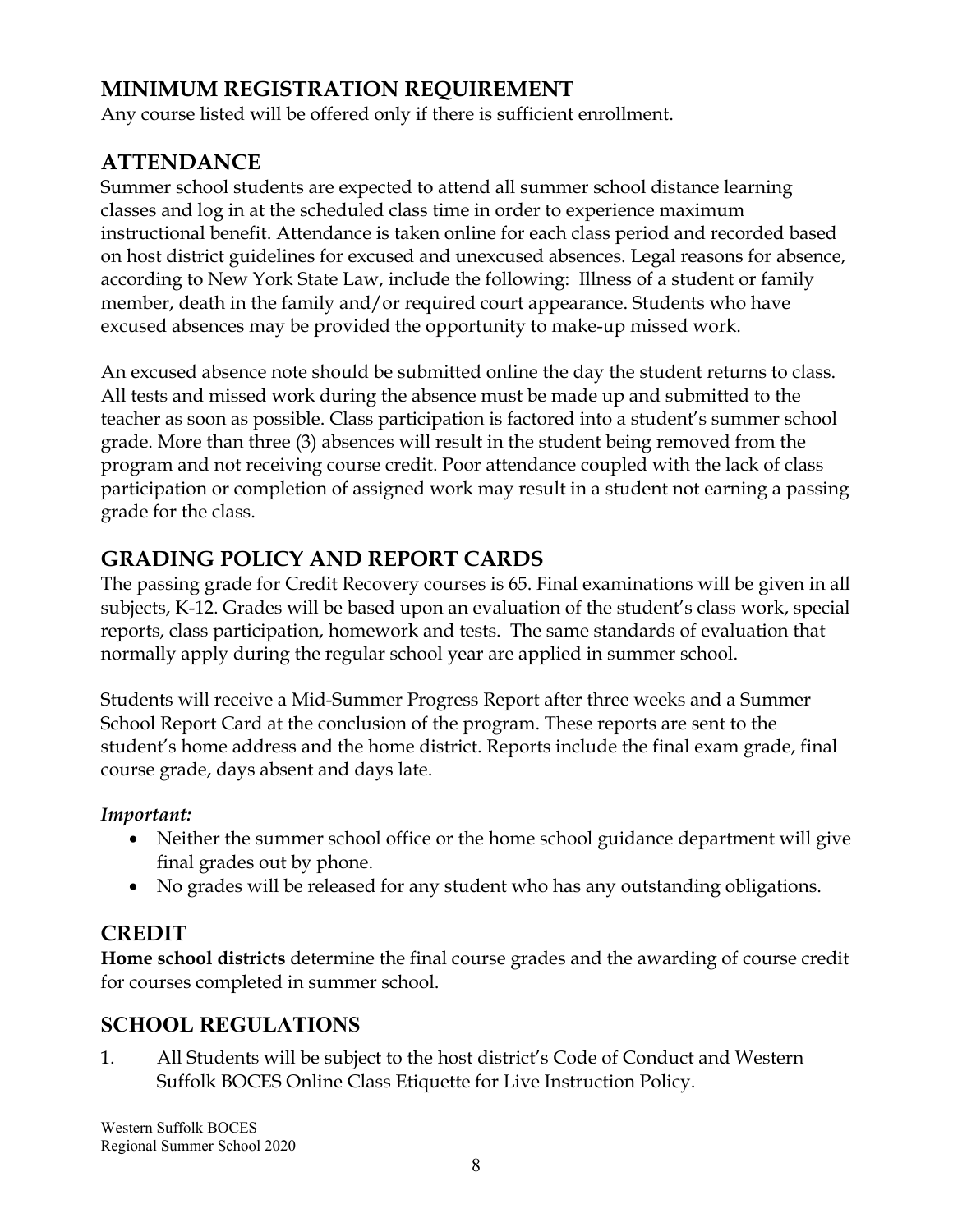The complete version of the Western Suffolk BOCES Regional Summer School Policy re Conduct and Discipline, Attendance and Grading is at *www.wsboces.org/instructionsupport/rsslinks.cfm* 

#### **ADMINISTRATION**

#### **Host School District: South Huntington**

**Summer School Office** at Stimson Middle School, 401 Oakwood Rd., Huntington **Station** Kathleen Grauer, Principal

Summer School Phone Number (After July 5, 2019): 631-812-3719 Email: KGrauer @wsboces.org

#### **Host School District: North Babylon**

**Summer School Office:** TBD

Alex Mesimeris, Principal Summer School Phone Number (After July 5, 2019): TBD Email: AMesimer@wsboces.org

#### **REGIONAL ACADEMIC SUMMER SCHOOL ADMINISTRATION**

31 Lee Avenue Wheatley Heights, NY 11798 631-595-6820

- The last day of summer school operation is August 20, 2020
- All summer school records will be mailed to students and to home schools. **The summer school office will not acknowledge any phone inquiries for grades**. All questions regarding student outcomes should be directed to the home school guidance department after the close of summer school operation.

#### **WESTERN SUFFOLK BOCES NON-DISCRIMINATION NOTICE**

The Board of Cooperative Educational Services of Western Suffolk County, New York does not discriminate on the basis of age, religion, creed, ethnic origin, national origin, marital status, race, color, gender, sexual orientation, veteran status, weight, disability or handicap in the educational programs or activities it operates and provides equal access to the Boy Scouts and other designated youth groups. This policy of non-discrimination includes the recruitment, hiring and advancement of employees; salaries, pay and other benefits; counseling services to students; student access to course offerings; lawful political activities; educational programs and other activities; and the business activities of the Board. Inquiries concerning the application of regulations prohibiting discrimination may be referred to the BOCES Compliance Officer, Hugh M. Gigante, Ed.D., who may be contacted at 507 Deer Park Road; PO Box 8007; Huntington Station, NY 11746-9007 or (631) 549-4900, ext. 204 or email hgigante@wsboces.org. Or, inquiries may be made by contacting the Office for Civil Rights at NY Office for Civil Rights, US Department of Education, 32 Old Slip, 26th Floor, New York, NY 1005-2500 or call 646- 428-3900 or fax 646-428-3843 or TDD 800-877-8339 or email OCR.NewYork@ed.gov or file form at http://www2.ed.gov/about/offices/list/ocr/complaintintro.html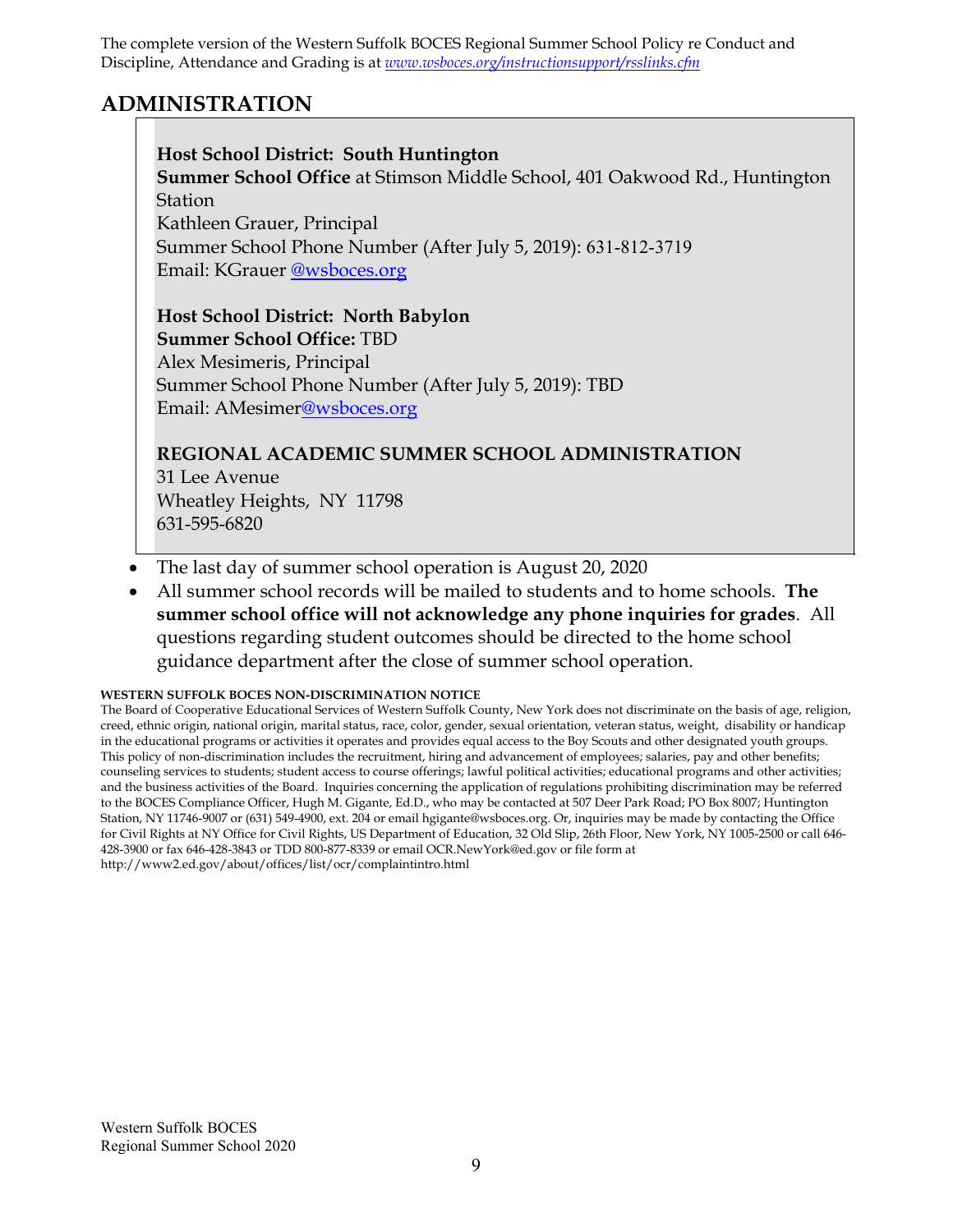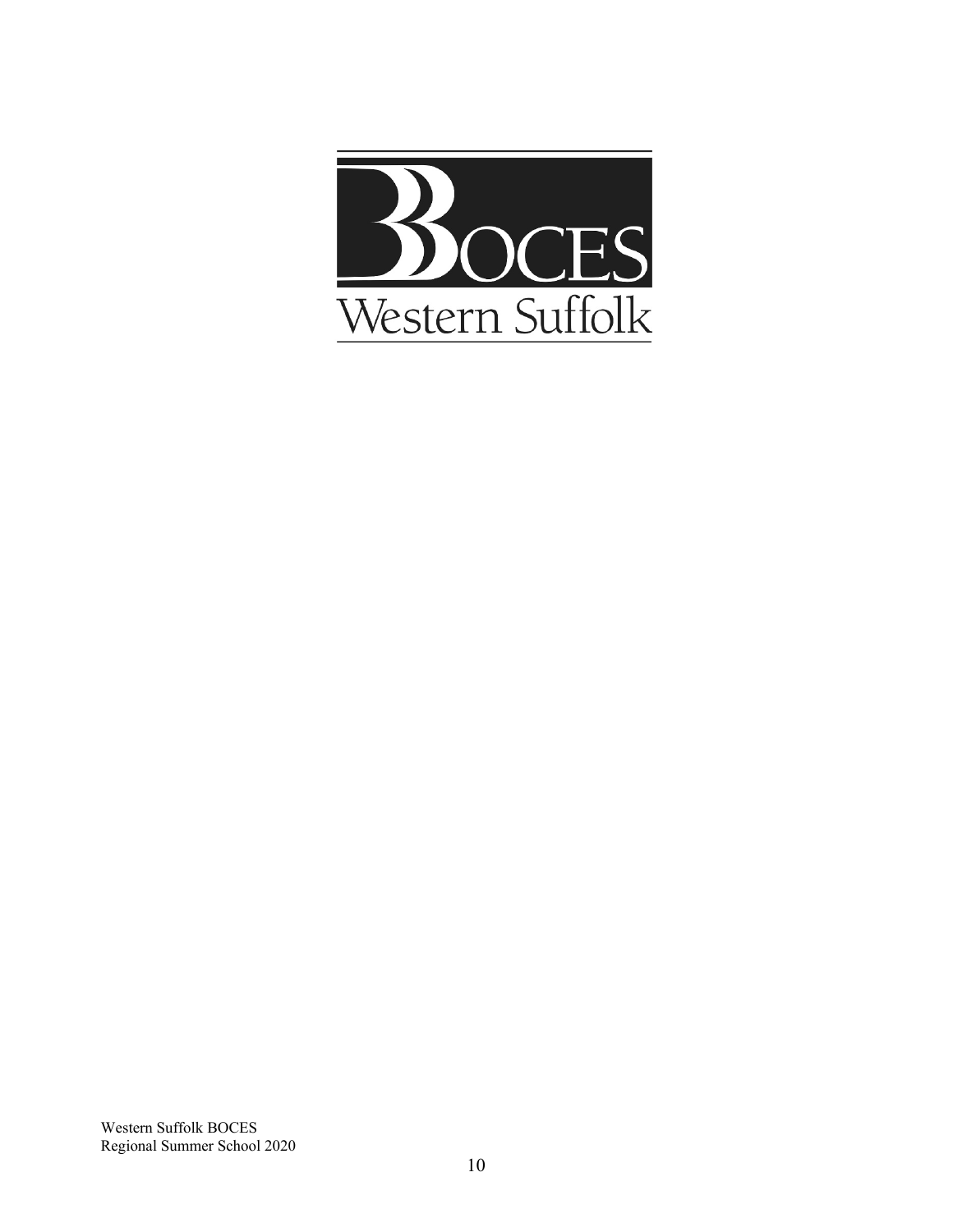# **WESTERN SUFFOLK BOCES REGIONAL SUMMER SCHOOL 2020**

# *STUDENT RESPONSIBILITIES*

#### WESTERN SUFFOLK BOCES REGIONAL SUMMER SCHOOL ONLINE CLASS ETIQUETTE FOR LIVE INSTRUCTION

**STUDENTS ENROLLED IN WESTERN SUFFOLK BOCES SUMMER SCHOOL ARE EXPECTED TO ADHERE TO THESE ONLINE CLASS RULES TO ENSURE MEANINGFUL AND PRODUCTIVE CLASSES. PLEASE MAKE SURE TO REVIEW THESE INSTRUCTIONS AND ADHERE TO THEM. VIOLATION COULD RESULT IN REMOVAL FROM THE PROGRAM.** 

• Please arrive online at the scheduled time.

- Everyone's home is different, do your best to try to find a quiet place free from distractions.
- Maintain respect in speaking, writing, and appearance.
- Your name must be clearly spelled out on the screen. (No nicknames will be admitted to class)
- Stay muted. Only unmute if you have a question or something relevant to contribute.

• When utilizing the chat function, be considerate, respectful, and do your best with proper spelling and grammar.

● Video must be kept on at all times and try to maintain eye contact with the teacher to help with focus.

• Refrain from chewing gum, eating, or drinking during the live meet.

● Please remember that live meets are for teachers and students. Parents should not interrupt during the session. All parent questions and/or communication should be sent to the teacher via email or phone conversation.

● The privacy and confidentiality of all participants is important. Taking photos, screenshots, and/or video is prohibited during the online class, as are postings by parents of any parts of the class to any social media platform.

● Please be the best digital citizen that you can be by following all of these expectations. Each student is required to adhere to a code of conduct that will insure that all students have equal opportunity to a quality education.

**I have been informed of the Western Suffolk BOCES Regional Summer School Online Class Etiquette for Live Instruction and understand that if I violate these rules I will be asked to be removed from the program.** 

| <b>Student Name (print)</b>                          | <b>Signature</b> | <b>Date</b> |
|------------------------------------------------------|------------------|-------------|
| <b>Parent Name (print)</b>                           | <b>Signature</b> | <b>Date</b> |
| Western Suffolk BOCES<br>Regional Summer School 2020 |                  |             |